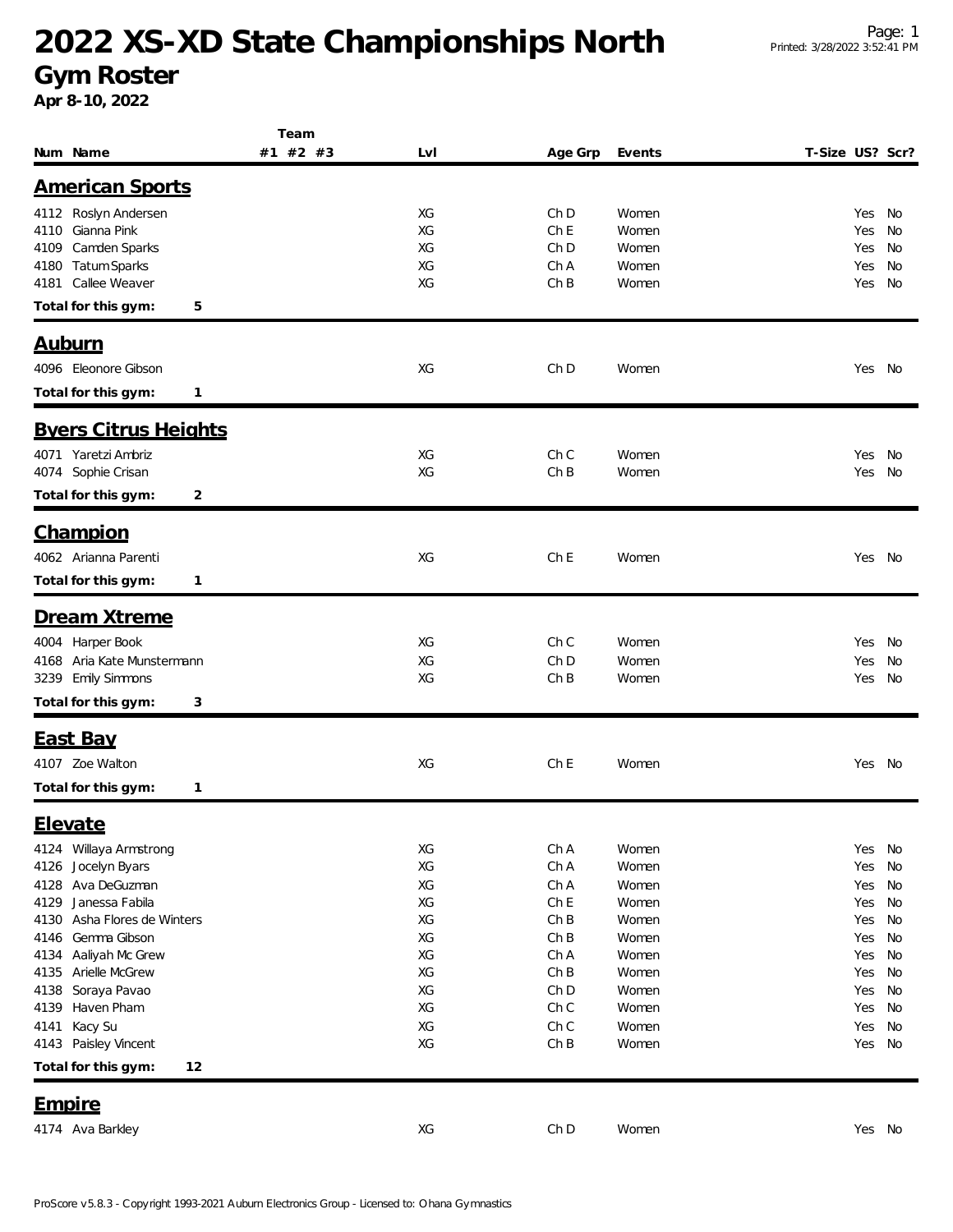# **2022 XS-XD State Championships North**

#### **Gym Roster**

**Apr 8-10, 2022**

|                                         | Team     |          |                         |                |                 |            |          |
|-----------------------------------------|----------|----------|-------------------------|----------------|-----------------|------------|----------|
| Num Name                                | #1 #2 #3 | Lvl      | Age Grp                 | Events         | T-Size US? Scr? |            |          |
|                                         |          |          |                         |                |                 |            |          |
| Empire continued                        |          |          |                         |                |                 |            |          |
| 4175 Olivia Desideri                    |          | XG       | Ch C                    | Women          |                 | Yes        | No       |
| Total for this gym:                     | 2        |          |                         |                |                 |            |          |
|                                         |          |          |                         |                |                 |            |          |
| <u>Empower</u>                          |          |          |                         |                |                 |            |          |
| 4079 Elli Mudriyan                      |          | XG       | Ch <sub>E</sub>         | Women          |                 | Yes No     |          |
| Total for this gym:                     | 1        |          |                         |                |                 |            |          |
| <u>Extreme</u>                          |          |          |                         |                |                 |            |          |
|                                         |          |          |                         |                |                 |            |          |
| 4161 Marlena Prosio<br>4162 Maya Ranade |          | XG<br>XG | Ch E<br>Ch <sub>D</sub> | Women<br>Women |                 | Yes<br>Yes | No<br>No |
|                                         | 2        |          |                         |                |                 |            |          |
| Total for this gym:                     |          |          |                         |                |                 |            |          |
| Four Stars                              |          |          |                         |                |                 |            |          |
| 4182 Aria Batiste                       |          | XG       | Ch D                    | Women          |                 | Yes        | No       |
| Ava Levias<br>4184                      |          | XG       | ChB                     | Women          |                 | Yes        | No       |
| 4186 Alana Ruiz                         |          | XG       | Ch D                    | Women          |                 | Yes        | No       |
| Total for this gym:                     | 3        |          |                         |                |                 |            |          |
| <b>Golden Bear</b>                      |          |          |                         |                |                 |            |          |
|                                         |          |          |                         |                |                 |            |          |
| 4015 Naomi Sawadogo                     |          | XG       | Ch <sub>E</sub>         | Women          |                 | Yes No     |          |
| Total for this gym:                     | 1        |          |                         |                |                 |            |          |
| Gymnastics Zone                         |          |          |                         |                |                 |            |          |
| 4033 Nora Bottari                       |          | XG       | Ch A                    | Women          |                 | Yes        | No       |
| 4038 Audrey Mouriski                    |          | XG       | Ch C                    | Women          |                 | Yes        | No       |
| 4039 Violette Ocasio                    |          | XG       | Ch A                    | Women          |                 | Yes        | No       |
| Total for this gym:                     | 3        |          |                         |                |                 |            |          |
|                                         |          |          |                         |                |                 |            |          |
| International                           |          |          |                         |                |                 |            |          |
| 4187 Shyanne Comstock                   |          | XG       | ChE                     | Women          |                 | Yes No     |          |
| Total for this gym:                     | 1        |          |                         |                |                 |            |          |
| Inversion                               |          |          |                         |                |                 |            |          |
| 4148 Anna Annesley                      |          | XG       | Ch C                    | Women          |                 | Yes No     |          |
| Myelena Cabral<br>4150                  |          | XG       | Ch <sub>E</sub>         | Women          |                 | Yes        | No       |
| Parker Collins<br>4151                  |          | XG       | Ch A                    | Women          |                 | Yes        | No       |
| Frankie Franchini<br>4154               |          | XG       | Ch C                    | Women          |                 | Yes        | No       |
| Giada Lancellotti<br>4155               |          | XG       | ChB                     | Women          |                 | Yes        | No       |
| Adeline Lucksinger<br>4156              |          | XG       | Ch C                    | Women          |                 | Yes        | No       |
| Cassie Marion<br>4157                   |          | XG       | Ch A                    | Women          |                 | Yes        | No       |
| 4158<br>Julia Paul                      |          | XG       | ChB                     | Women          |                 | Yes        | No       |
| 4159 Addy Stephen                       |          | XG       | Ch C                    | Women          |                 | Yes        | No       |
| Total for this gym:                     | 9        |          |                         |                |                 |            |          |
| <b>Marin Elite</b>                      |          |          |                         |                |                 |            |          |
| 4113 Tayte Burnes                       |          | XG       | ChA                     | Women          |                 | Yes No     |          |
|                                         |          |          |                         |                |                 |            |          |